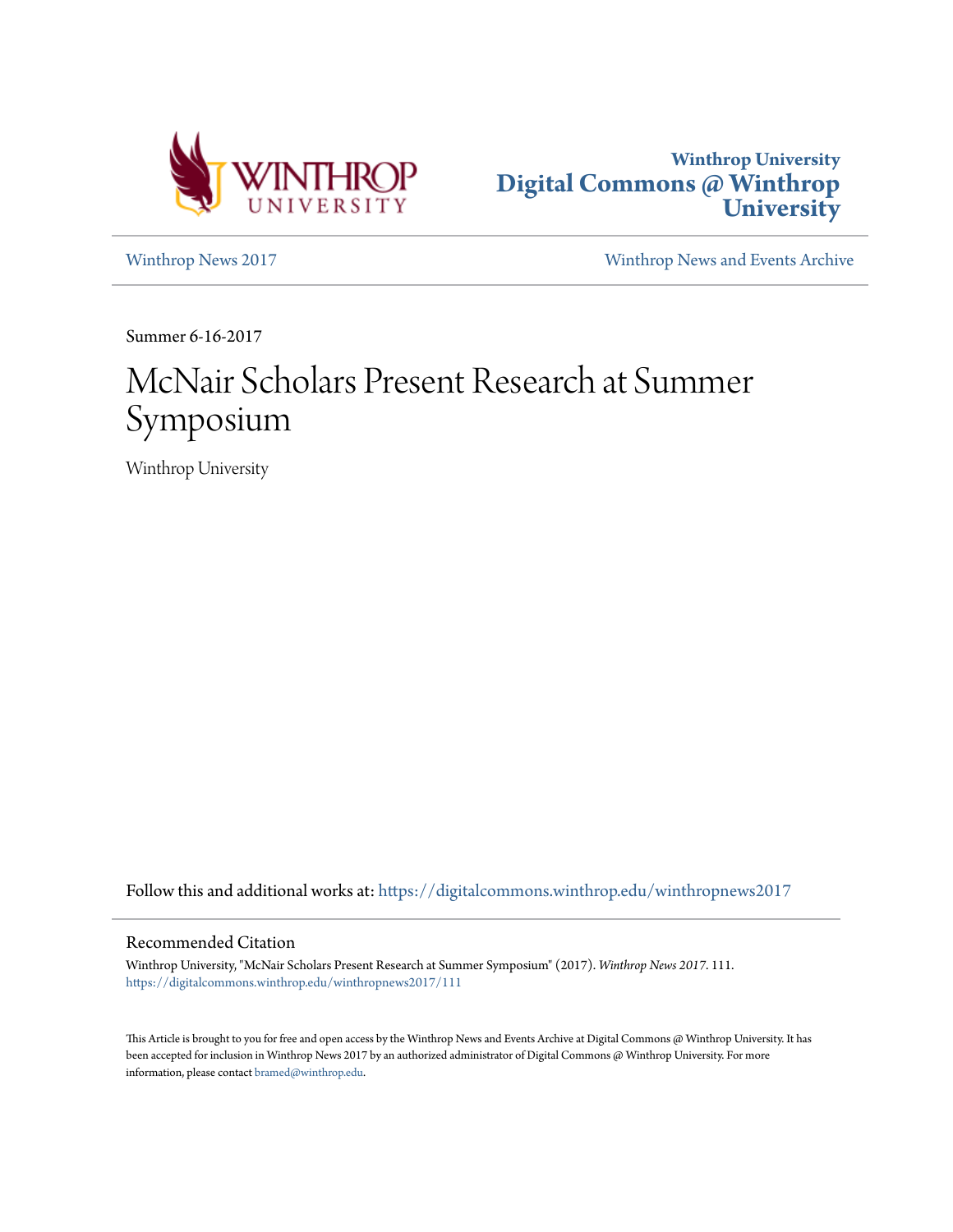EMAIL WINGSPAN BLACKBOARD MAP SITE PEOPLE SAND A SITE PEOPLE



**AFFAIRS ATHLETICS GIVING**

**ABOUT ADMISSIONS & AID ACADEMICS STUDENT**

All News

Archives

RSS News Feeds

Winthrop in the News

## 06/16/2017 **McNair Scholars Present Research at Summer Symposium**



## **Quick Facts**

**Projects touch on areas in business** administration, history, music education, psychology and much more, with faculty members serving as mentors for the students. **The Winthrop McNair Scholars Program** prepares first generation, low-income and underrepresented undergraduates to be successful in Ph.D. programs by providing research and other opportunities as well as financial support throughout the graduate admissions process.



The 2017 McNair Scholars

ROCK HILL, SOUTH CAROLINA — Combating child obesity, studying mill village life in South Carolina and examining mathematical models for tumor growth— Winthrop University's **McNair Scholars** have spent the first part of their summer exploring these and other exciting topics.

Students will share their progress with the campus community on Monday, June 19, at the McNair Scholars Summer Symposium. Oral presentations begin at 1 p.m. in Macfeat House, followed by a poster session and reception at 3:30 p.m. A full list of topics can be found online.

Projects touch on areas in business administration, history, music education, psychology and much more, with faculty members serving as mentors for the students. The symposium provides the scholars an opportunity to show off their work before they present at a national McNair conference in Atlanta, noted Cheryl Fortner-Wood, director of Winthrop's McNair Scholars program.

The 2017 McNair Scholars are:

**\*LaRaven Temoney**, Sumter, South Carolina **\*Naseem Adkinson-Jobe**, Walterboro, South Carolina **\*Eva Owusu**, Columbia, South Carolina **\*Brittany McCarver**, Rock Hill, South Carolina **\*Ximena Perez-Velazco**, Cheraw, South Carolina **\*Ana Barkley**, Rock Hill, South Carolina **\*Jessica Stevens**, Myrtle Beach, South Carolina **\*Maryssa Shanteau-Jackson**, Charlotte, North Carolina **\*Quviah Streater**, Charlotte, North Carolina **\*Jalen Smith**, Columbia, South Carolina **\*Marissa McNeace**, Union, South Carolina **\*Gabby Lee**, Walhalla, South Carolina **\*Kellie Cooper**, North Augusta, South Carolina

The Winthrop McNair Scholars Program prepares first generation, low-income and underrepresented undergraduates to be successful in Ph.D. programs by providing research and other opportunities as